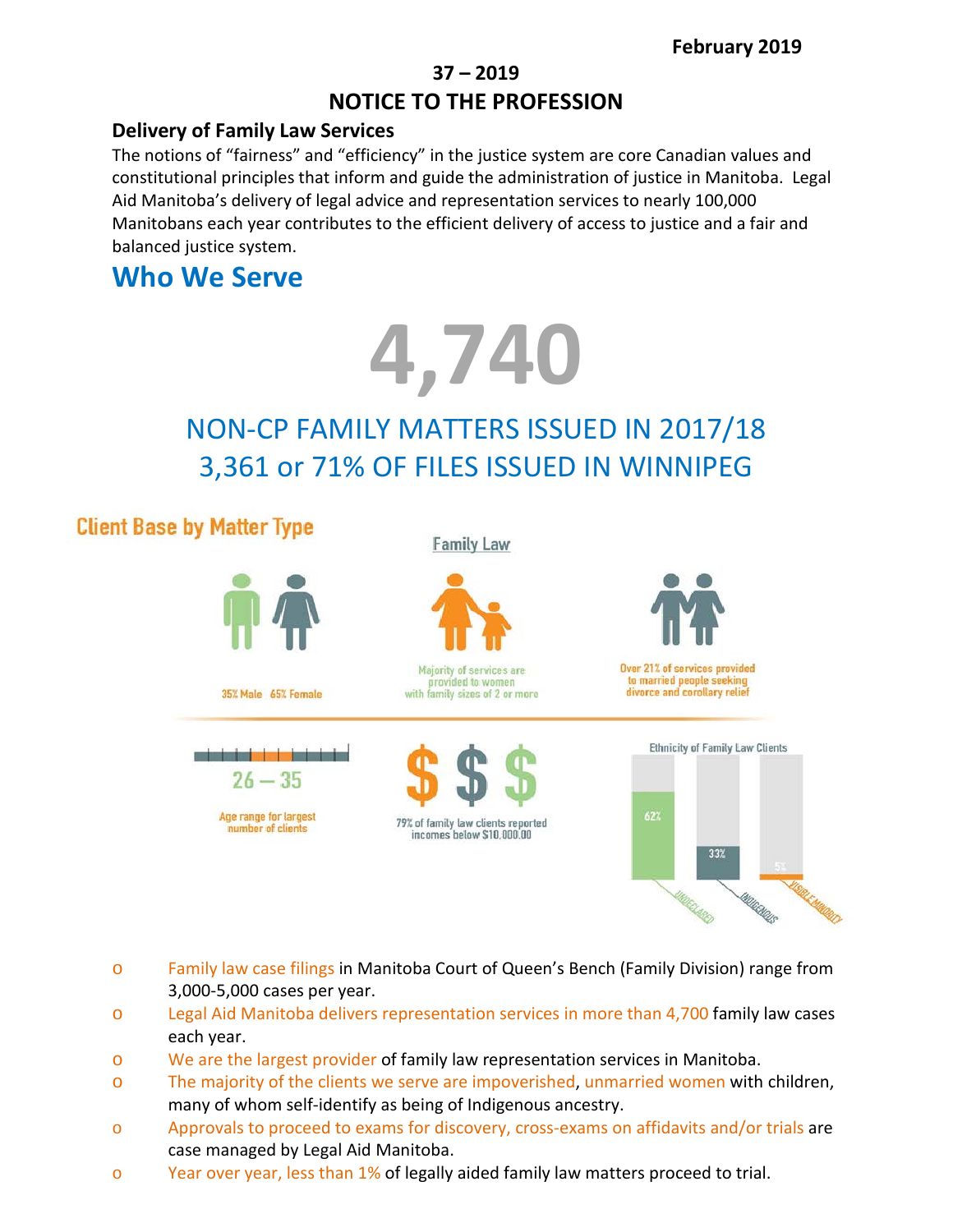#### **Amendments to Manitoba Court of Queen's Bench Rules (Family)**

The amendments to the Manitoba Court of Queen's Bench Rules (Family) (MBQB) will require, (among other things) that litigants satisfy a number of prerequisite conditions prior to matters proceeding before the Court, including:

- $\circ$  confirmation that parties have engaged in 4-way resolution meetings or other alternative dispute resolution and that there still remains issues to be determined by the Court;
- o a certificate of attendance from the "For the Sake of the Children" program; and
- o financial disclosure, if support and/or property is at issue.

The MBQB's presentations to the Profession regarding the *"New Model for Scheduling and Case Flow Management"* can be accesse[d here.](https://cba-mb.ca/Sections/Family-Law/Resources/Webcasts/New-Model-for-Scheduling-and-Case-Flow)

The amended MBQB Rule 70 can be accessed [here.](http://web2.gov.mb.ca/laws/rules/qbr2e.php#r70)

In September, 2018, [Notice to the Profession 35-2018](https://www.legalaid.mb.ca/wp-content/WordPress/PDF/np_35_2018.pdf) was distributed to legal aid panel lawyers and stakeholders. The Notice advises the profession of significant changes made to our processes to ensure that applicants, clients and lawyers are aware of their responsibilities resulting from the amendments to the MBQB Rules. A sample of the changes made to our initial retainer letter (received by clients in family matters) can be accessed [here.](http://www.legalaid.mb.ca:3389/board/Retaining%20Letter.pdf)

#### **Trial Approval**

The amendments to the MBQB Rules (Family) regarding the setting of trial/hearing dates require that:

- o following satisfaction of prerequisites and an appearance at Triage Court, where a matter cannot be resolved, a case conference (and in some cases, a prioritized motion) will be set within 30 days of the Triage Court:
- o trial/hearing dates will be set at the first case conference;
- o trial dates are to be set no later than 12 to 15 months after first case conference; and
- o no trial adjournments will be granted without leave of Chief Justice Joyal.

Legal Aid Manitoba issues certificates (retainer agreements) to counsel on all legal aid matters that receive coverage. Counsel are required to acknowledge acceptance of the certificate by electronically signing it. Each certificate issued on all matter types contain the same 11 conditions. Condition number 6 on all Legal Aid certificates reads as follows:

#### **No Trial without Authorization: On all Domestic Tariff Legal Matters, counsel must provide a written opinion to the Area Director, and receive Area Director approval, prior to setting a matter for trial.**

This condition emphasizes the obligation imposed by *The Legal Aid Regulation* [Tariff of Fees,](https://www.legalaid.mb.ca/wp-content/uploads/2017/03/tariff_2008.pdf) (Part 4, Fees in Domestic Matters, Item 4) that trials are only be compensated when the proper approval is received.